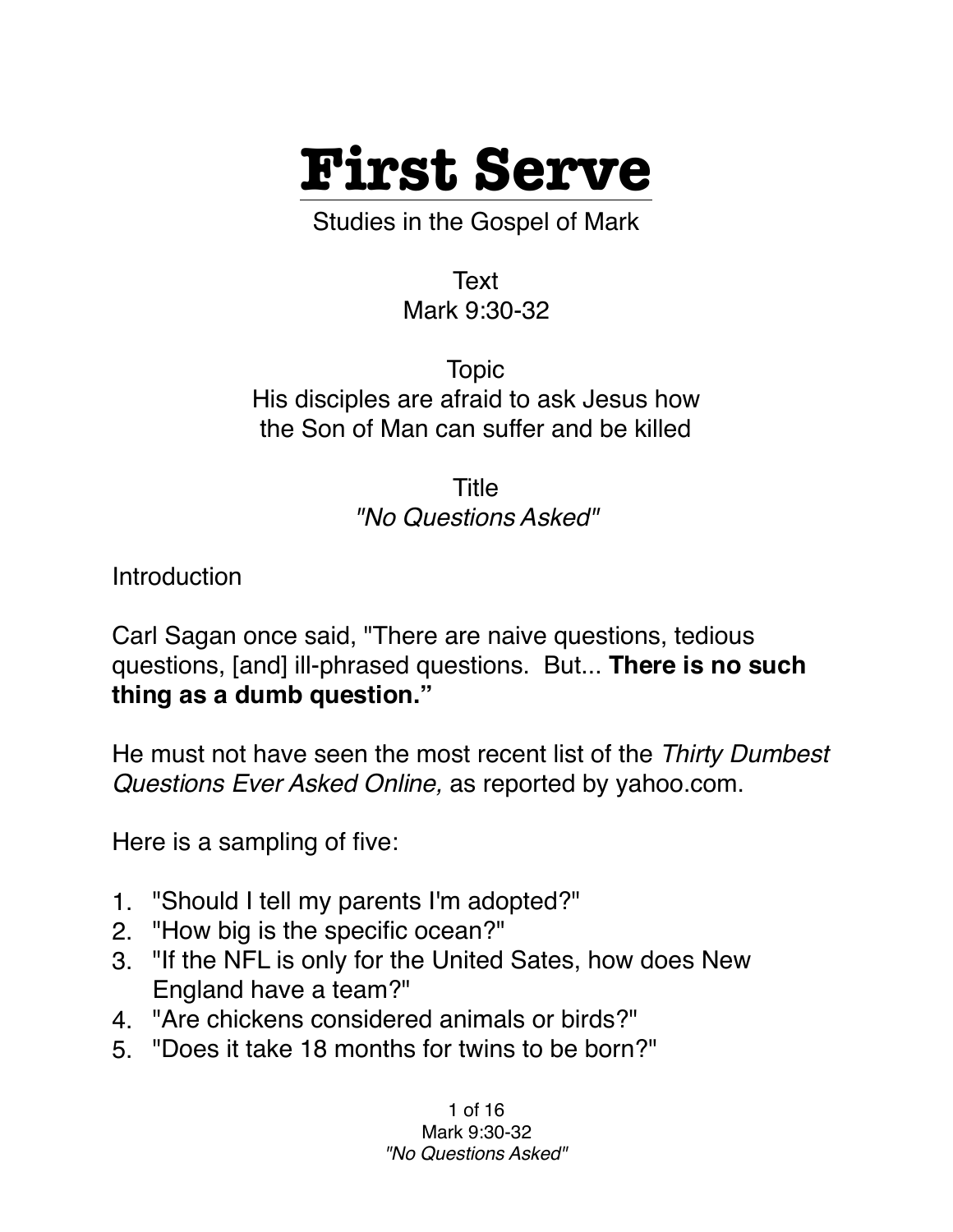Lawyers have been known to ask dumb questions of witnesses. Here are three of them from actual court transcripts:

- 1. "How far apart were the vehicles at the time of the collision?"
- 2. "Now, doctor, isn't it true that when a person dies in his sleep, in most cases he just passes quietly away and doesn't know anything about it until the next morning?"
- 3. Then there is this one: An accused man, acting as his own lawyer, asked, "Did you get a good look at my face when I took your purse?"

One way to not ask dumb questions is to not ask questions at all. It's a strategy we see in our text.

The twelve disciples of Jesus Christ were walking with Him on the outskirts of Galilee. He said to them, "The Son of Man is being betrayed into the hands of men, and they will kill Him. And after He is killed, He will rise the third day."

The disciples did not understand what Jesus meant about His death, burial, and resurrection from the dead. Instead of asking Him to clarify, they are described in our text as being "afraid to ask" Jesus any questions.

What might they have asked? Two things come to mind:

- 1. "Jesus, why do You have to die?"
- 2. And, "Jesus, when You're gone, how are we supposed to live?"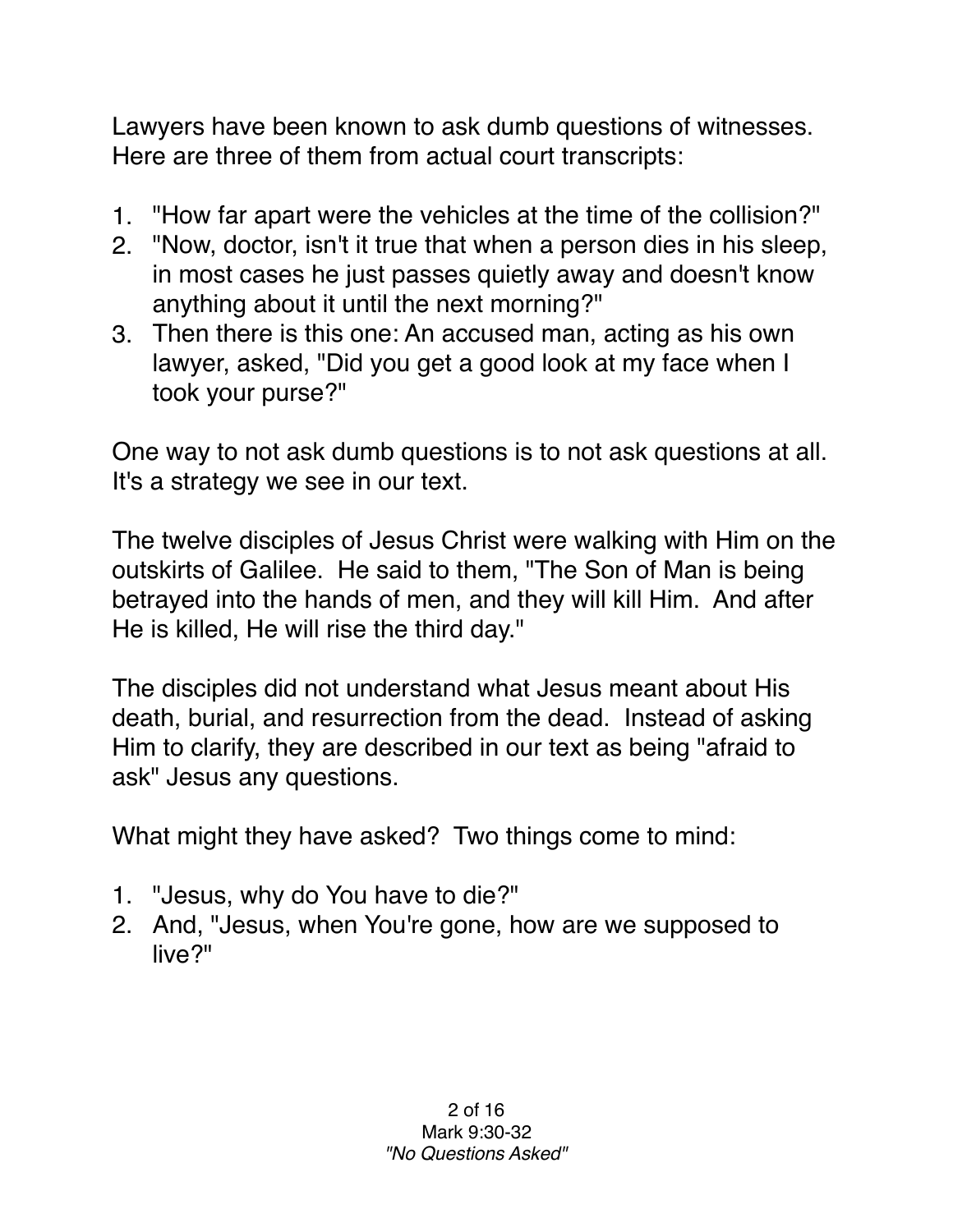Those are great questions to ask and to have answered on Easter 2016. I'll organize my thoughts around two points: #1 Don't Be Afraid To Ask Jesus Why He Died For You, and #2 Don't Be Afraid To Ask Jesus How To Live For Him.

#1 Don't Be Afraid To Ask Jesus Why He Died For You (v30-31)

See if you can recognize the book or film being described in these one-sentence summaries:

- A boy wizard begins training and must battle for his life with the Dark Lord who murdered his parents (*Harry Potter & the Sorcerer's Stone*).
- A young English woman from a peculiar family is pursued by an arrogant and wealthy young nobleman (*Pride & Prejudice*).
- A Russian sub captain leads the Soviet navy on a merry chase while he tries to hand over the latest Soviet submarine to the Americans (*The Hunt for Red October*).

Jesus' comment to His disciples is a one-sentence summary of the Gospel:

- He spoke of His death.
- His burial is alluded to in that He would be in the tomb three days.
- Then He would rise from the dead.

Death... Burial... Resurrection. The apostle Paul makes certain that we know that this trio of truths is the Gospel in his letter to the church at Corinth: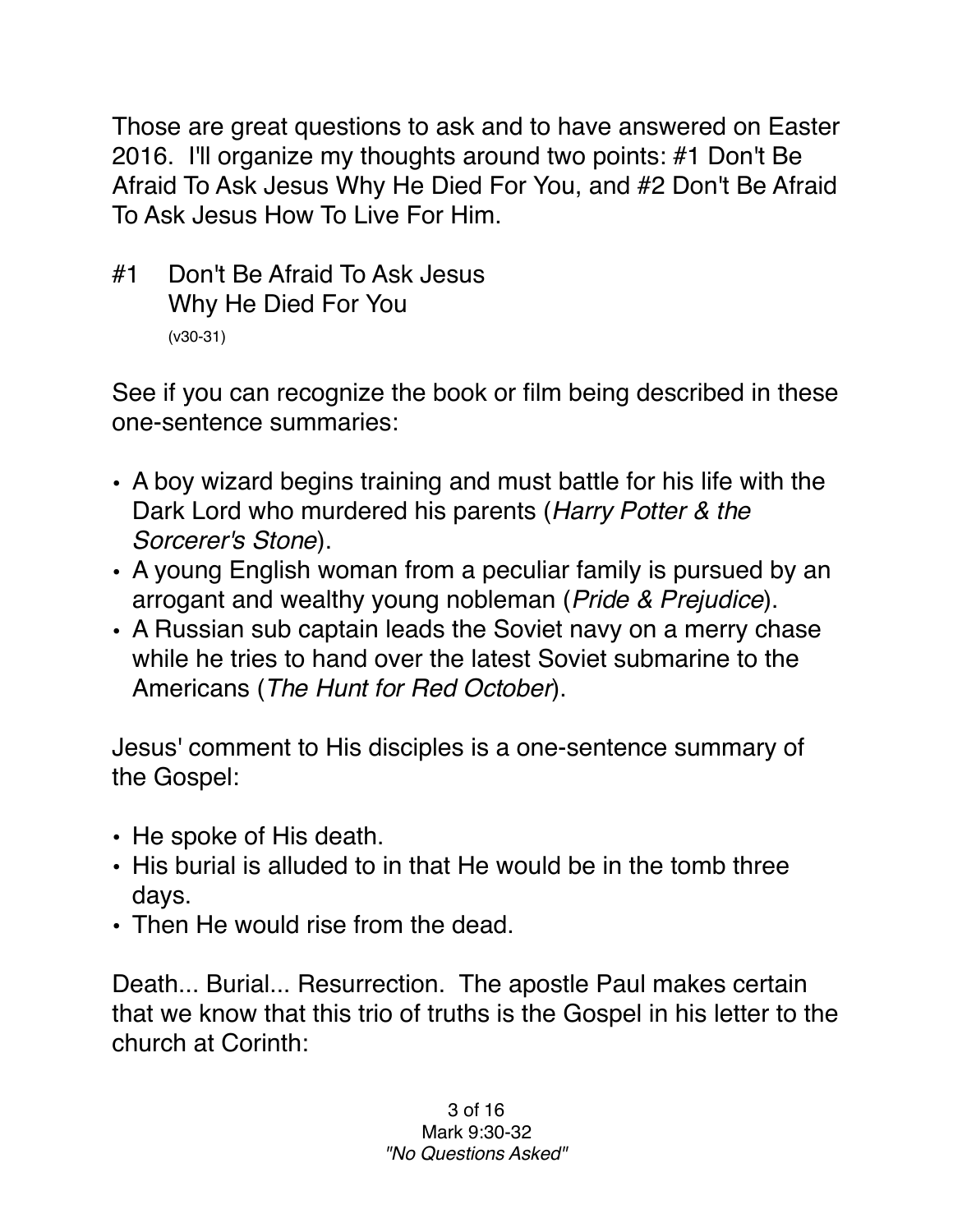1Co 15:1 Moreover, brethren, I declare to you the **Gospel** which I preached to you, which also you received and in which you stand,

1Co 15:3 For I delivered to you first of all that which I also received: that Christ **died** for our sins according to the Scriptures, 1Co 15:4 and that He was **buried**, and that He **rose** again the third day according to the Scriptures,

You can say more - a lot more - but you can't say anything less, or leave part of it out, and call it the Gospel.

Let's see *when* and *why* Jesus gave His guys the Gospel.

Mar 9:30 Then they departed from there and passed through Galilee, and He did not want anyone to know it. Mar 9:31 For He taught His disciples and said to them, "The Son of Man is being betrayed into the hands of men, and they will kill Him. And after He is killed, He will rise the third day."

Jesus wanted to keep a low-profile in order to spend quality time with His disciples.

Do we still use the expression, "Blow your mind?" Does it blow your mind that Jesus Christ, Who the Bible says is the Creator of all things, and God in human flesh, wants to spend quality time with His disciples? *It should.*

Class was in session as they walked, and Jesus had a very concise lesson. But before we get to His death, burial, and resurrection from the dead, however, we can't overlook this title, "the Son of Man."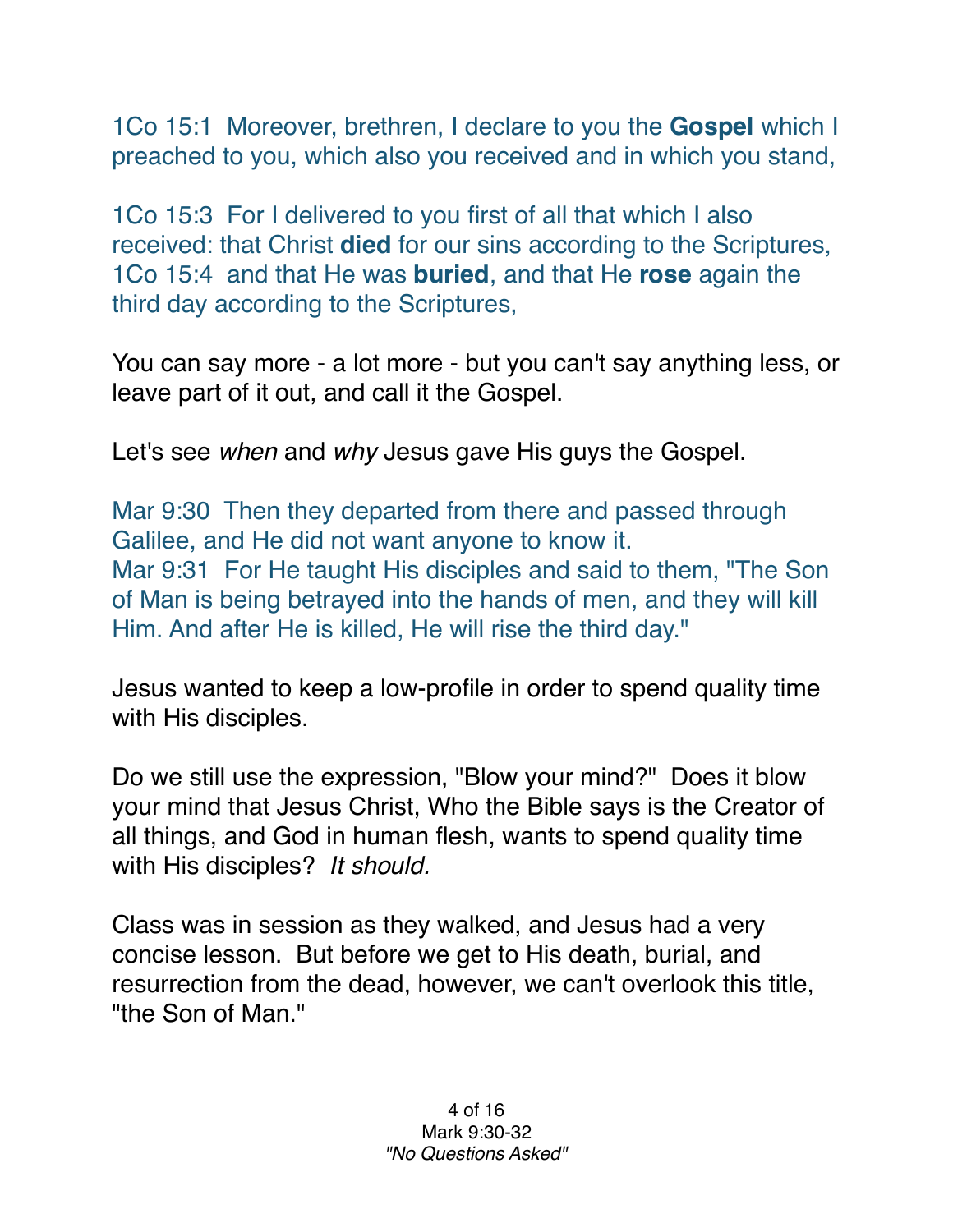It's a very interesting title, chosen by Jesus very carefully. When we see what it means, we will have a much greater understanding of the mindset, and the subsequent confusion, of the disciples.

It might help to recall that the Jewish Scriptures - what we routinely call the Old Testament - were not divided-up into chapters and verses. That came much later in history.

Jews recognized sections of Scripture by key words and phrases. A teacher, like Jesus, would start with a word or a phrase, alerting the students (in this case the twelve) where He was referring them to in Scripture.

- If I got up and said, "In the beginning, God created the heavens and the earth," you'd recognize that as the very first verse of the Bible.
- If I said, "My God, My God, Why have You forsaken Me?", you'd probably recognize that as the opening words of Psalm Twentytwo.

"The Son of Man" doesn't have quite the effect on us as it did the Jews in the first century. You might not know where it's from.

When the twelve heard the phrase, "the Son of Man," they would have thought of what we call Daniel 7:13-14.

Dan 7:13 "I was watching in the night visions, And behold, One like the **Son of Man,** Coming with the clouds of heaven! He came to the Ancient of Days, And they brought Him near before Him.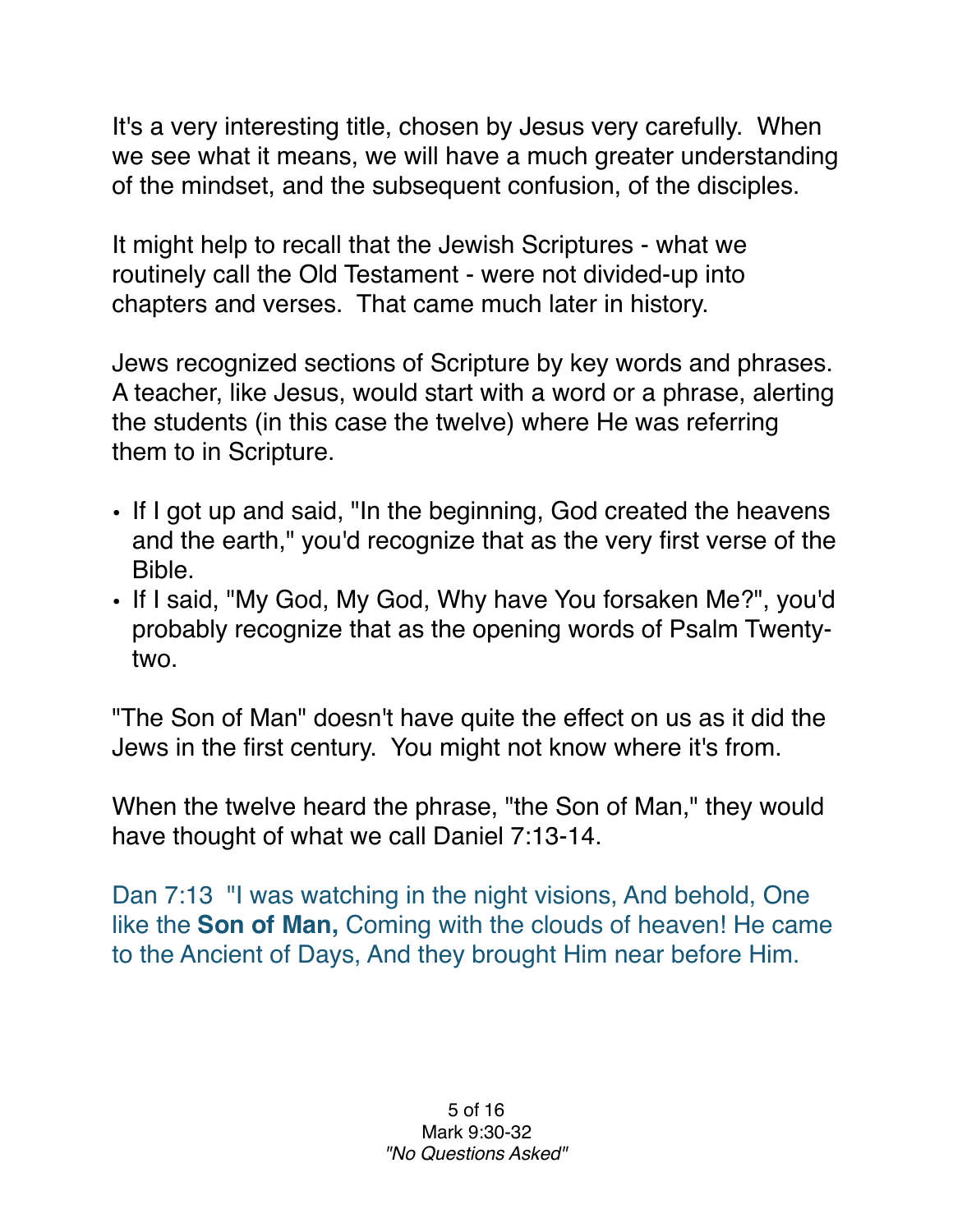Dan 7:14 Then to Him was given dominion and glory and a kingdom, That all peoples, nations, and languages should serve Him. His dominion is an everlasting dominion, Which shall not pass away, And His kingdom the one Which shall not be destroyed.

"The Son of Man" was a name for the coming Messiah Who would reign as the King over the Kingdom of God on the earth. It would have captivated and excited the disciples to hear Jesus use the title of Himself.

In fact, they would have heard little else.

If you are a parent or grandparent, and especially if you have boys, you've seen the Pixar movie, *Cars*, over 100 times.

By the way - If you don't cry *every time* at the end when Lightning McQueen is pushing the King over the finish line, there's something wrong with you.

There's a scene at the beginning when the King is trying to give Lightning some sage advice. As soon as the King mentions the word Dynaco, Lightning checks-out mentally, and can think of nothing besides being the next Dynaco spokes car.

That's similar to what happened with the disciples. Once they heard "the Son of Man," they checked-out mentally. Their thoughts were all about the Kingdom. **It must be about to begin.**

It is accurate to speak of the spiritual kingdom, in which God overrules history by His divine providence. But there is also the promise of a real, brick-and-mortar Kingdom of God on the earth.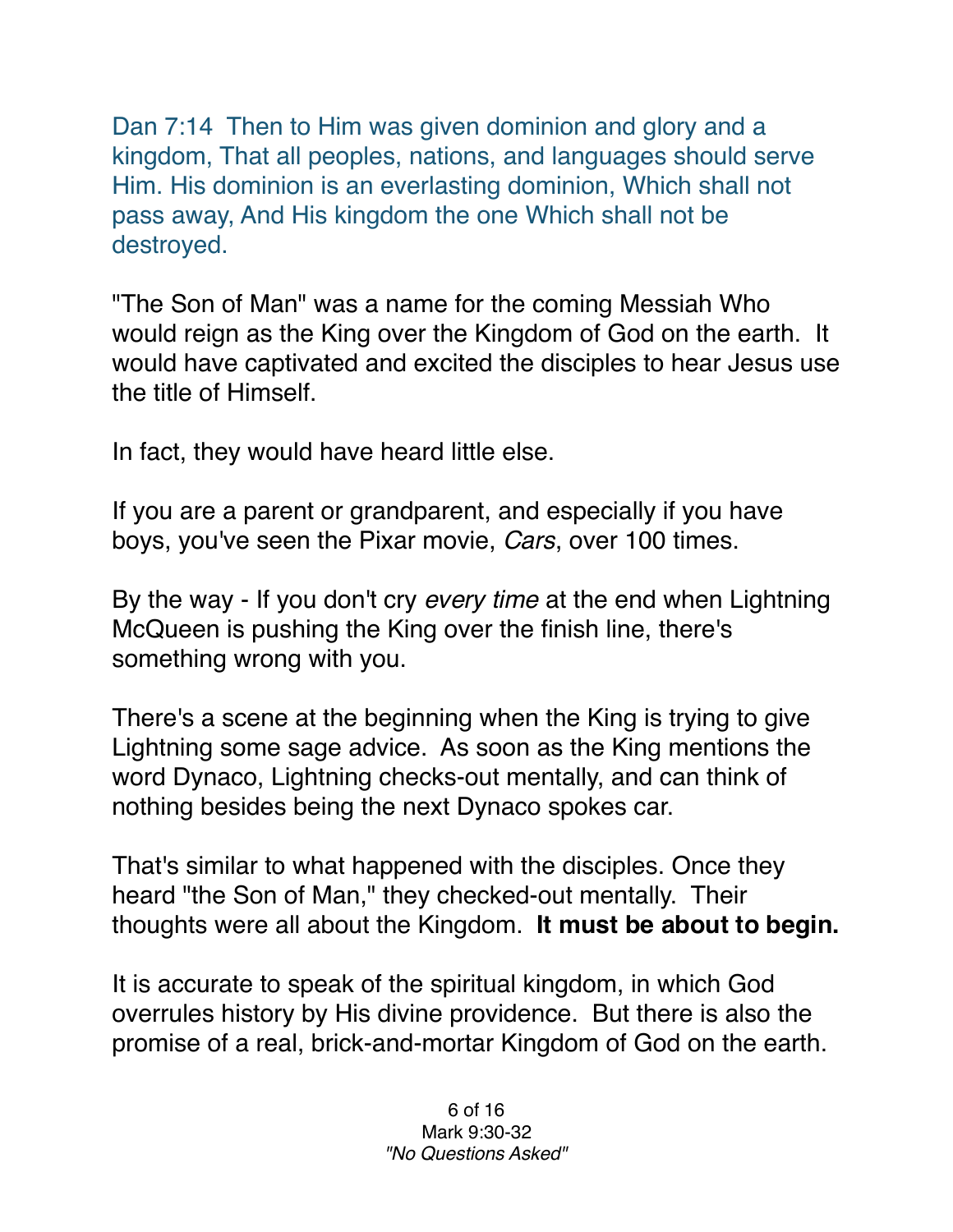- It will be ruled by a king who will be seated on David's throne in Jerusalem, Israel.
- The current earth will be restored, so that streams break out in the desert.
- Weapons of war will be turned into farming implements.
- Lions and lambs will frolic together.
- Righteousness will be the rule of the entire world.

This coming kingdom was so ingrained in their national psyche that the Jews ignored other, more difficult, portions of their Scriptures - like the ones that spoke of their Messiah as a Suffering Servant.

Cut these guys some slack. The idea that their Messiah would suffer and die was completely new to them.

- Regarding Jesus' comments on betrayal, the disciples would have wondered, "Who on earth could betray the Son of Man and why would he?"
- Regarding Jesus' comments on being killed, the disciples would have wondered, "Who could kill someone Who was so glorious, and Whose dominion and kingdom are everlasting?"

They asked no questions. Let me suggest the first question they ought to have asked: "Jesus, why must You die?"

How many answers do you think there are to that question? It might surprise you, but one contemporary theologian has identified **at least 50 reasons Jesus must die.** 

(It would be more accurate to say that Jesus' death on the Cross accomplished at least fifty things according to the Bible).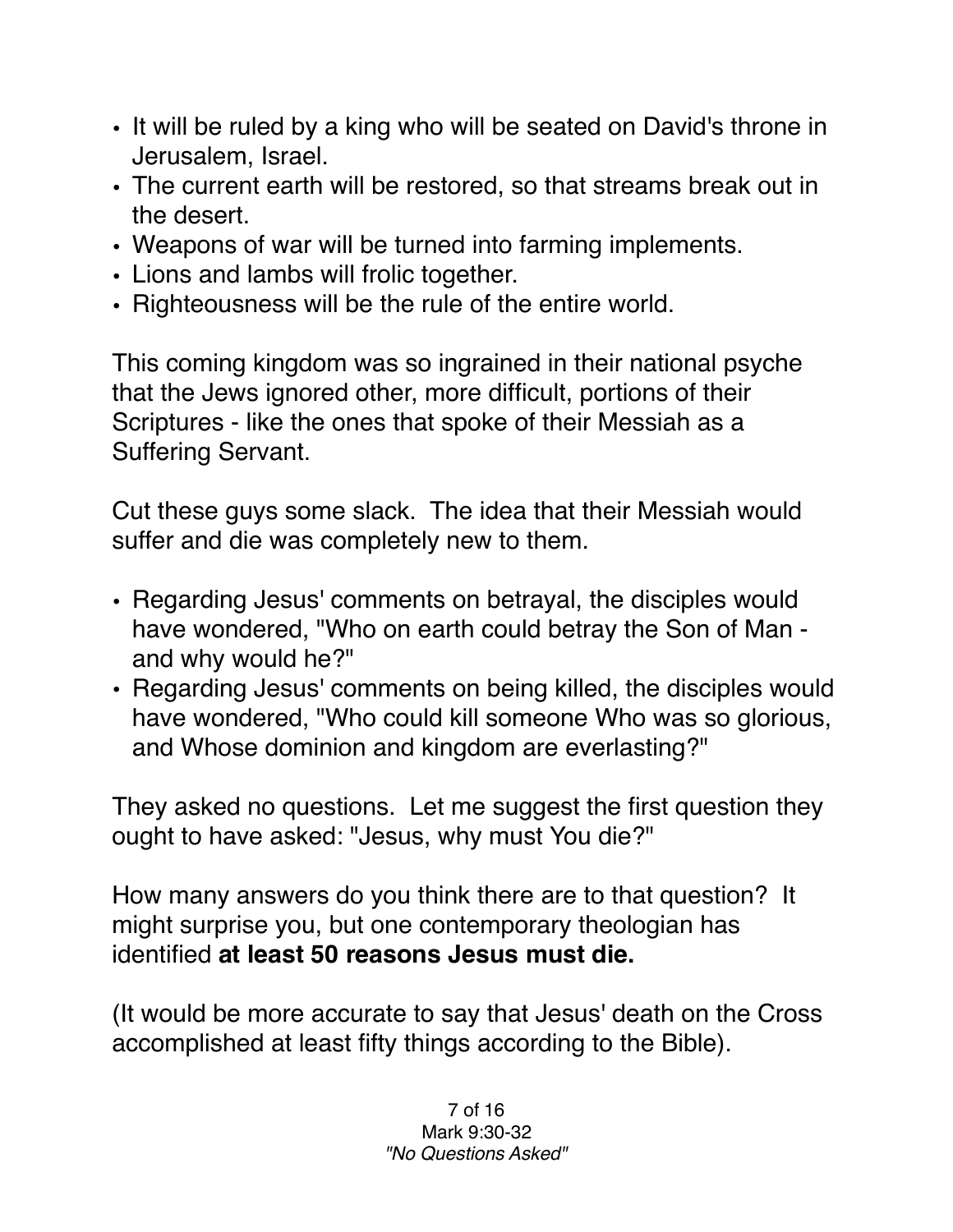## C.S. Lewis narrows the main reasons in this quote:

We are told that Christ was killed for us, that His death has washed out our sins, and that by dying He disabled death itself. That is the formula. That is Christianity. That is what has to be believed. Any theories we build up as to how Christ's death did all this are, in my view, quite secondary: [they are] mere plans or diagrams to be left alone if they do not help us, and, even if they do help us, not to be confused with the thing itself.

In other words, Jesus had to die because that's the way God's universe is structured, and works itself out, to the glory of God, and to the redeeming of creation.

The physical universe has certain laws that govern it - like gravity. We could say that there are also laws that govern the spiritual universe. A few of those laws are, "all have sinned" (Romans 3:23), and "the wages of sin is death" (Romans 6:23), and, "without shedding of blood there is no remission [of sins]" (Hebrews 9:22).

Man is a sinner. The punishment for sin is death, followed by eternal conscious torment in Hell.

God's solution for sin and death - and the only possible solution to remit sin - is for God Himself to become a man in order to take our sins upon Himself, and to take our place in death. Because He was both God and man, His death could do both the things C.S. Lewis said - "wash out our sins" and "disable death itself."

I want to talk, for a moment, to anyone here who is not a believer in Jesus Christ.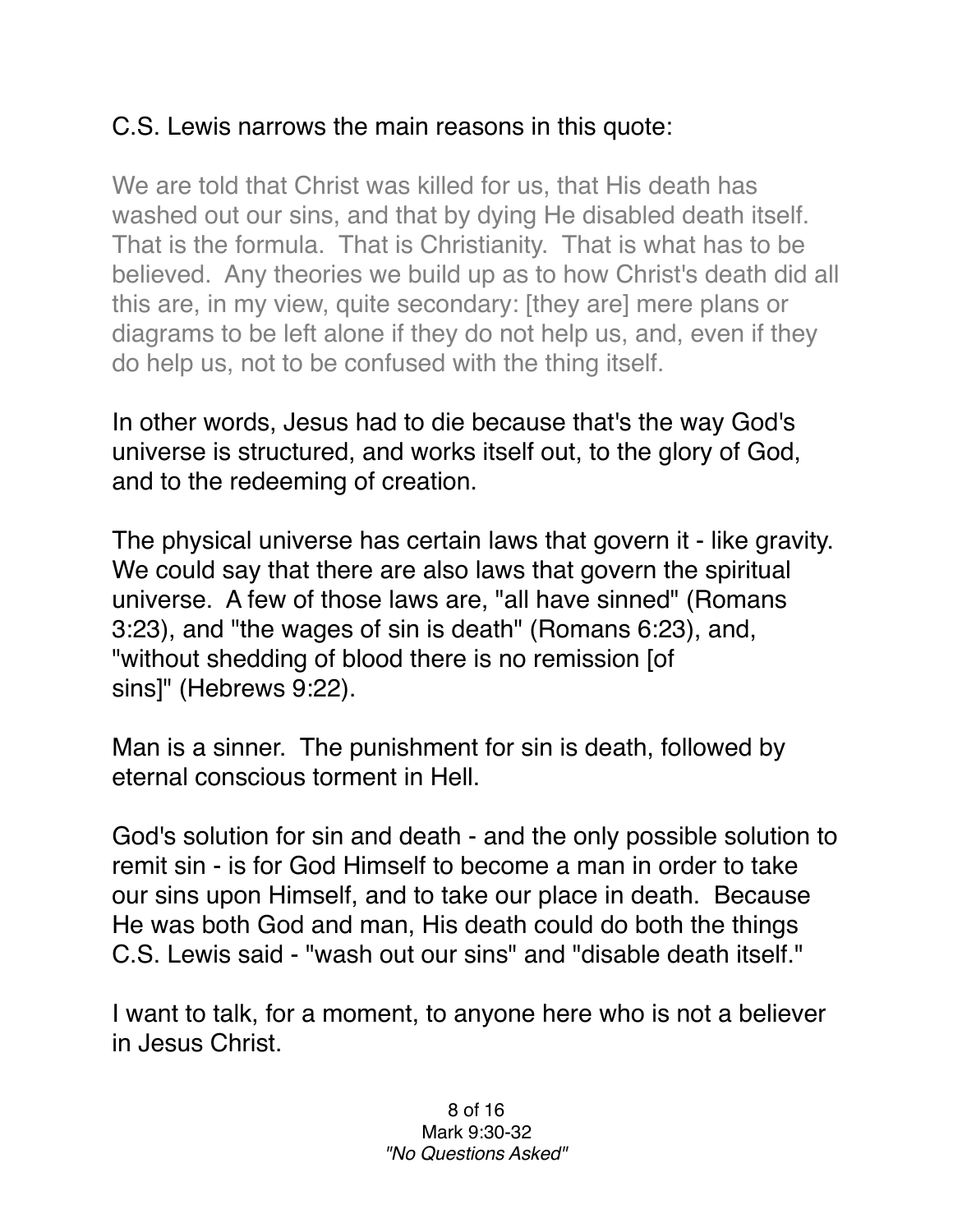(If you are a believer, don't check out; **pray)**.

We've said that Jesus' words are the Gospel. In another place in the Bible, we read that the Gospel is the power of God unto salvation (Romans 1:16). One of the things that means is that when you are told about the death, burial, and resurrection from the dead of Jesus Christ, **God empowers it to reveal to you that you are a sinner in need of salvation.**

When the Gospel is presented, something spiritual occurs; something supernatural. Your blind eyes are opened, and your bound will is freed in order that you might respond to the grace of God in offering you the forgiveness of your sins, and eternal life.

That's why you are prompted, even commanded, to obey the Gospel. It is a genuine offer, for you to receive, or to reject.

For me, it happened in early 1979 as I was watching a Christian film. God used it to penetrate my heart, and to reveal to me that He was real, and alive, and involved in human history.

A day or so later, I experienced a terrifying moment in which I knew, for the first time, that I was indeed a sinner by nature, to my very core; and that nothing I could ever do would be sufficient to cover or overcome my sins. I knew that if I were to die in that state, not only was Hell my final destination, but that I deserved Hell.

I knew I was a sinner in need of salvation, and when I was told that Jesus died for me, I readily accepted His offer to save me.

Don't be afraid to ask Jesus why He died for you. He died to save you from sin and death, and give you eternal life.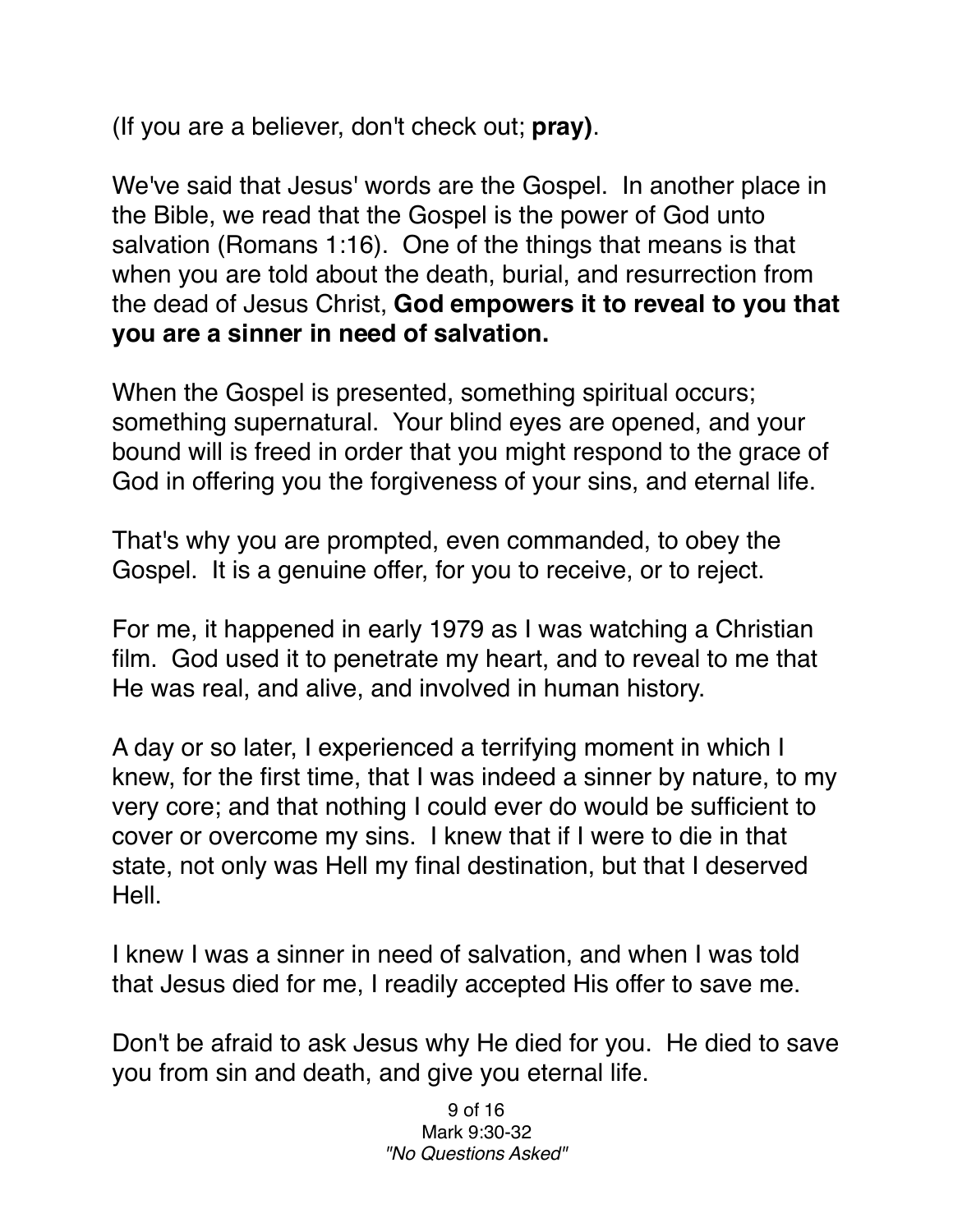What must you do to receive the Lord? Repent of your sin; believe in Him as your Savior. He is drawing you, by grace; you can respond in faith.

#2 Don't Be Afraid To Ask Jesus How To Live For Him (v32)

Did the Son of Man establish the Kingdom of God on earth in His first coming? He did not. Something happened to delay it.

In the first eight chapters of Mark, Jesus had been going about preaching repentance, saying that the Kingdom of God was at hand. He had been performing miracles that were consistent with His claims to be the promised Messiah of the Jews. He had been routinely defeating the devil, casting out demons - sometimes thousands at a time.

Unfortunately, the rulers of Israel rejected Jesus as their Messiah. They sought ways to discredit Him in the eyes of the people, and, ultimately, they sought a way to kill Him.

Their response meant a change in plans. The Lord would die; He'd rise from the dead after three days. Then, after forty days, He'd ascend into Heaven, to await a Second Coming to the earth.

The Kingdom of God on earth that was promised to the nation of Israel would be postponed until Jesus' Second Coming.

In the time between His two comings, Jesus would commission His followers to "go into the whole world, making disciples of all men."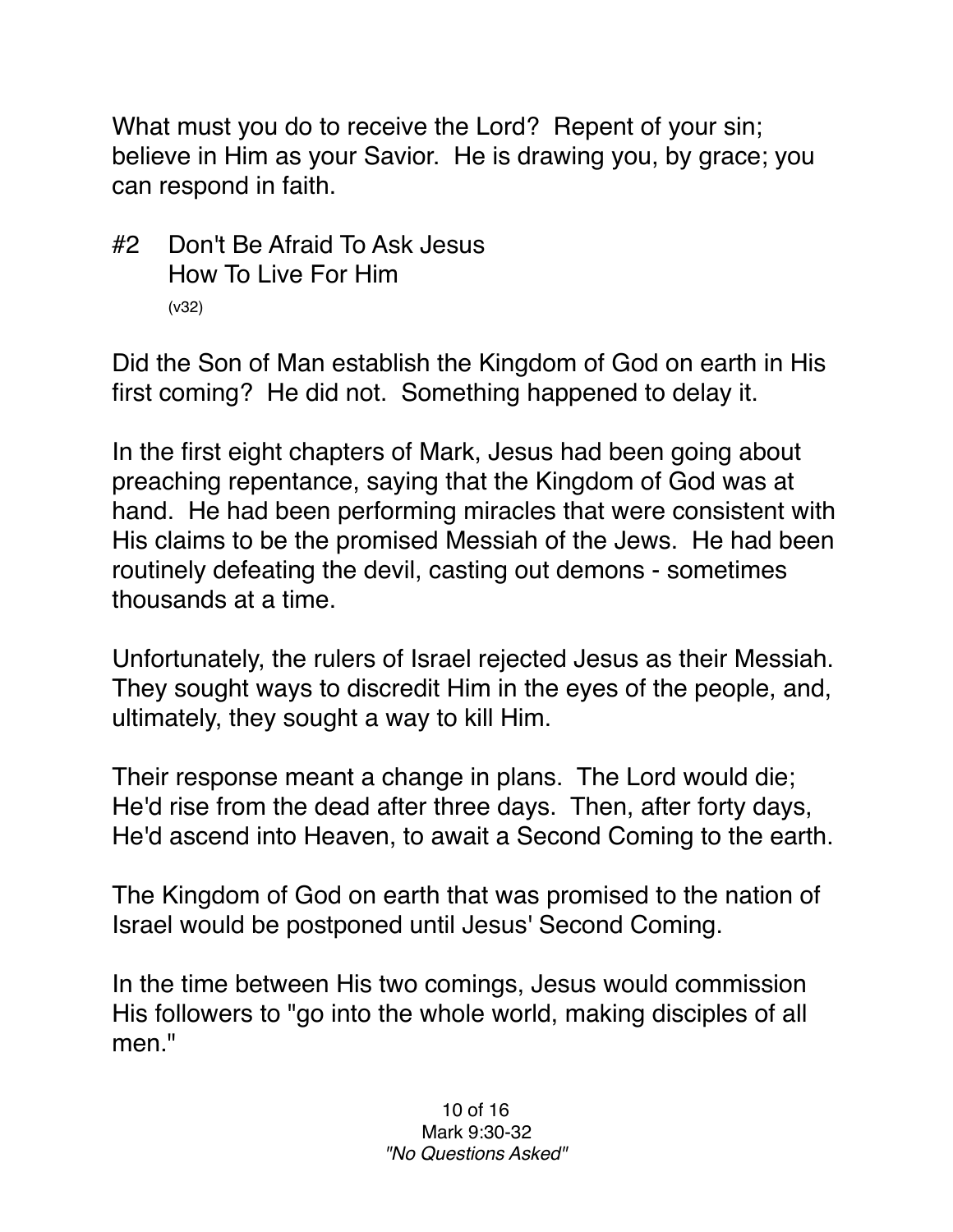They would do it, and we do it still, by preaching the simple Gospel of the death, burial, and resurrection from the dead of Jesus.

We're getting ahead of ourselves; or, rather, we're getting ahead of the twelve disciples. Their grasp of these things was still some days in the future. For now, they were confused, and troubled.

Mar 9:32 But they did not understand this saying, and were afraid to ask Him.

This episode is found in both Matthew and Luke. Luke is especially insightful. He writes,

Luk 9:45 But they did not understand this saying, and it was hidden from them so that they did not perceive it; and they were afraid to ask Him about this saying.

"It was hidden from them," *but not by God.* That makes no sense. Why say "they *did not* understand" if, in fact, they *could not* understand?

"It was hidden from them" on account of their own expectations and preconceptions. Remember what we said about their understanding of "the Son of Man," and the Kingdom of God. They expected the Son of Man to do what they read in Daniel 7:13-14.

There was no room in their expectations for the Man of Sorrows that Isaiah described: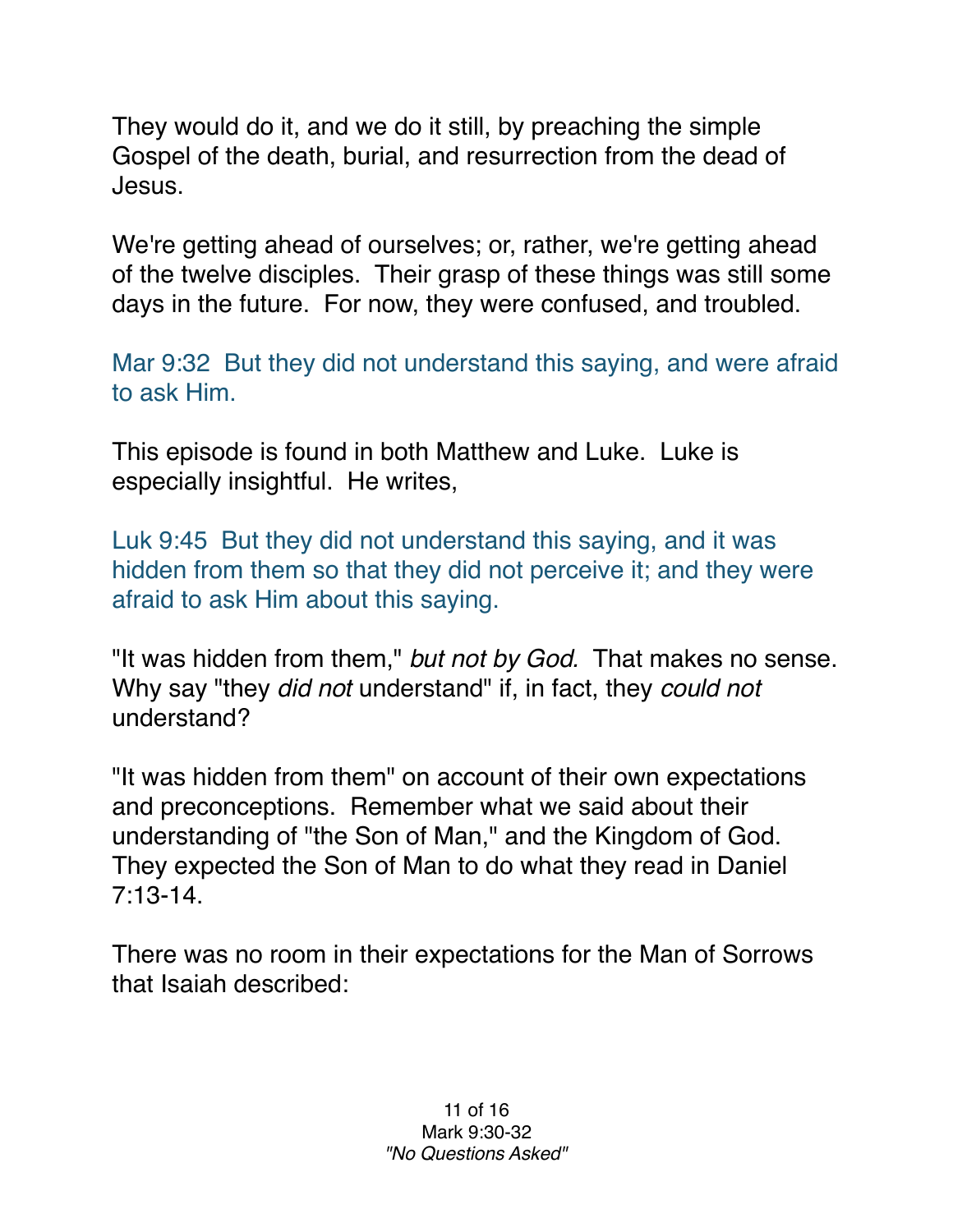Isa 53:3. He is despised and rejected by men, A Man of sorrows and acquainted with grief. And we hid, as it were, our faces from Him; He was despised, and we did not esteem Him. Isa 53:4 Surely He has borne our griefs And carried our sorrows; Yet we esteemed Him stricken, Smitten by God, and afflicted. Isa 53:5 But He was wounded for our transgressions, He was bruised for our iniquities; The chastisement for our peace was upon Him, And by His stripes we are healed.

Isa 53:10 Yet it pleased the LORD to bruise Him; He has put Him to grief. When You make His soul an offering for sin, He shall see His seed, He shall prolong His days, And the pleasure of the LORD shall prosper in His hand.

**Isaiah and Daniel were describing the same Person.** The Son of Man *was* the Man of Sorrows.

It was not in the thinking of the twelve - or any of the Jews - to see their Messiah as "the Son of Man of Sorrows."

After Jesus rose from the dead, and especially after He ascended into Heaven, the disciples would "get it." The Kingdom of God is postponed while the Gospel goes out to the whole earth.

I addressed nonbelievers a moment ago; now it's time to talk to believers.

Is the Gospel for us? To put it another way, Is the Gospel merely the message we preach to see folks converted, or is it also a message in our daily lives?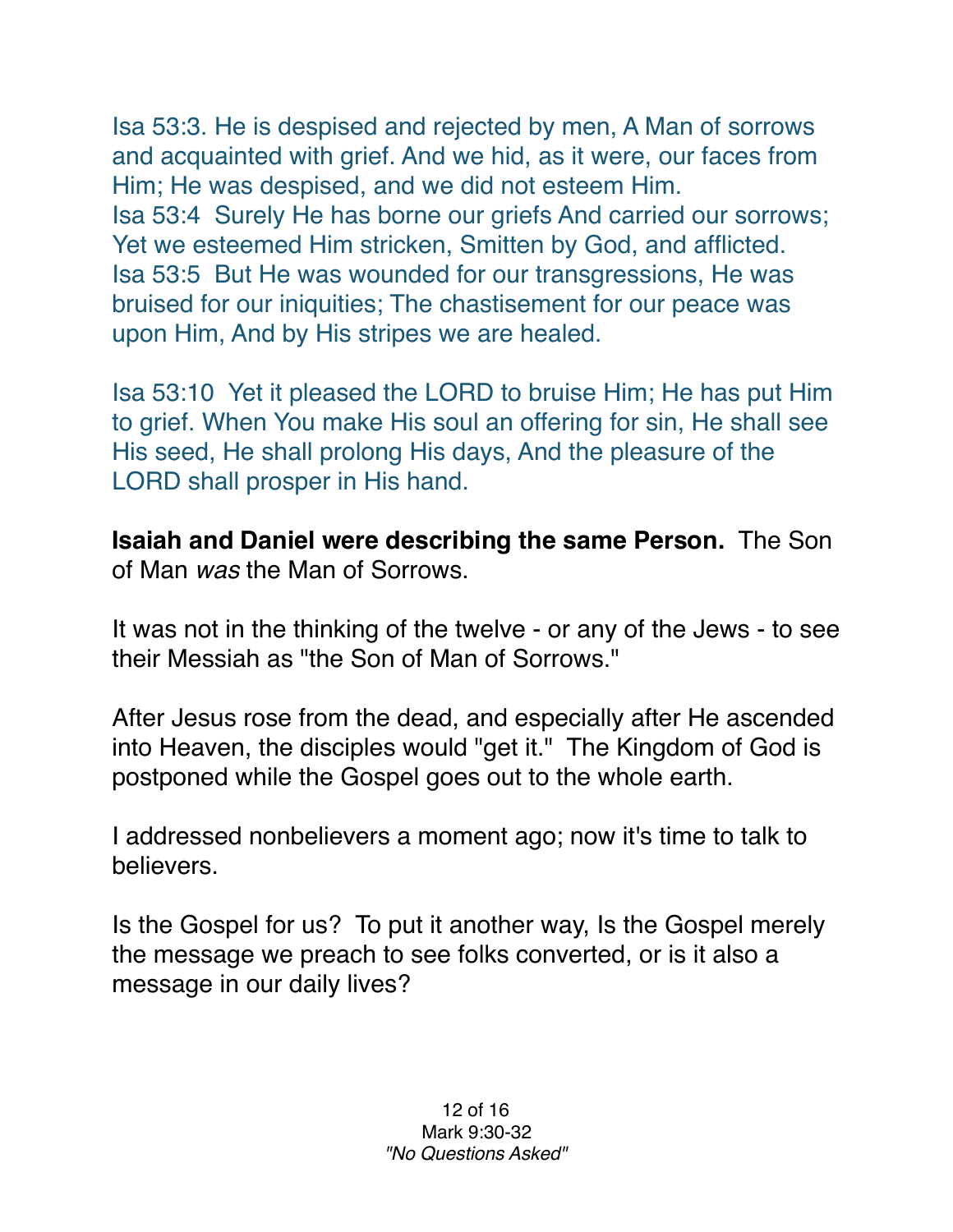I'll let the Bible answer that question. The apostle Paul addressed believers and told us how the death, burial, and resurrection of Jesus impacts our daily lives.

Rom 6:4 Therefore we were **buried** with Him through baptism into **death**, that just as Christ was **raised** from the dead by the glory of the Father, **even so we also should walk in newness of life.**

The death, burial, and resurrection from the dead of Jesus doesn't just convert sinners. It empowers and enables saints. We can, right now, "walk in newness of life."

"Newness of life" - What does it mean? It means this. When we are born again, and believe in the Lord Jesus Christ, we receive a life which we never before possessed. We begin to feel, to think, and to act as we never did before.

We are born-again - born spiritually. God the Holy Spirit takes up residence within us. We are given a new nature.

Our old, sin nature, is not eradicated; it lingers on in what we call "the flesh." But we find within us the power to reckon ourselves to be dead to sin, and alive to God, and to therefore say "No" to sin and disobedience.

Charles Spurgeon has a powerful sermon on "newness of life." In it he describes our newness of life by cataloging our new hopes, our new motives, and our new possessions.

We have new hopes. We wait for the glorious appearing of our Lord. We look for new heavens and a new earth. We have a hope which defies death.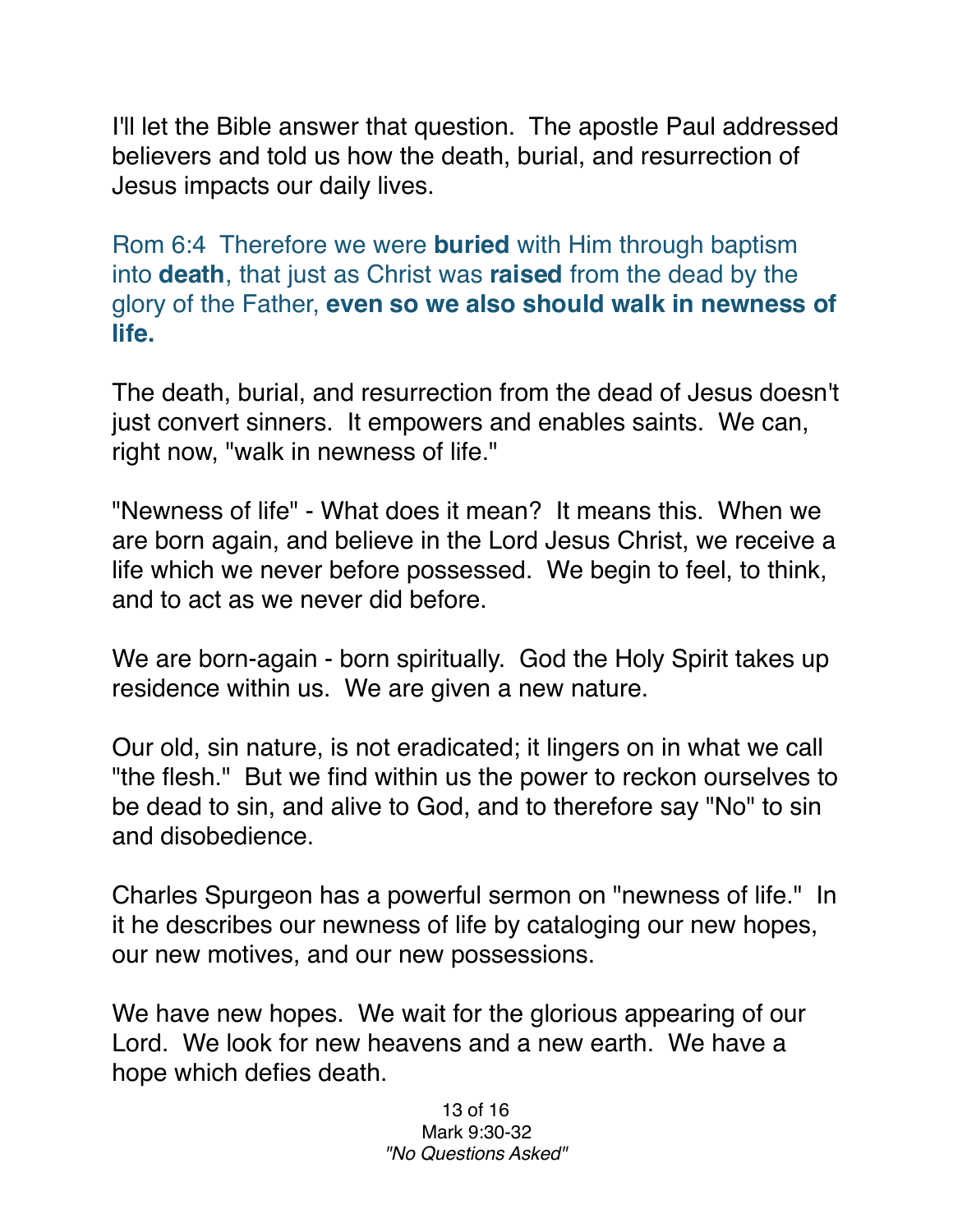What difference does that make? Well, if we are serious about our hope of the Lord's imminent return, it affects every thought, and every decision, every day.

We have new motives. You live now to please God. Once you lived for what you could get for yourself; you lived for the passing pleasures of a fleeting life; but now you have launched upon eternal pursuits. Eternity holds your treasures; eternity excites your efforts; eternity elevates your desires.

We have new possessions. All spiritual blessings are ours in abundance, so much so that if all our material possessions were to fail us, we nevertheless praise Him. Nothing can separate us from the love of God, so much so that we can endure with joy and victory even the greatest suffering. We can draw from abundant grace, rich mercy, and peace that passes all human undestanding.

Christian, are you daily hearing the Gospel? You are if you are walking in newness of life, rather than settling for the things of this world.

DirecTV launched a series of hilarious commercials in which a family of frontier settlers is living in a contemporary neighborhood but in a rustic one-room cabin without any modern conveniences. The father is refusing to switch from cable tv.

The father says, "Now mother, we are settlers. The boy has his stick and hoop, the girl has her faceless doll, you have your cabbages, and I have my foot stomping."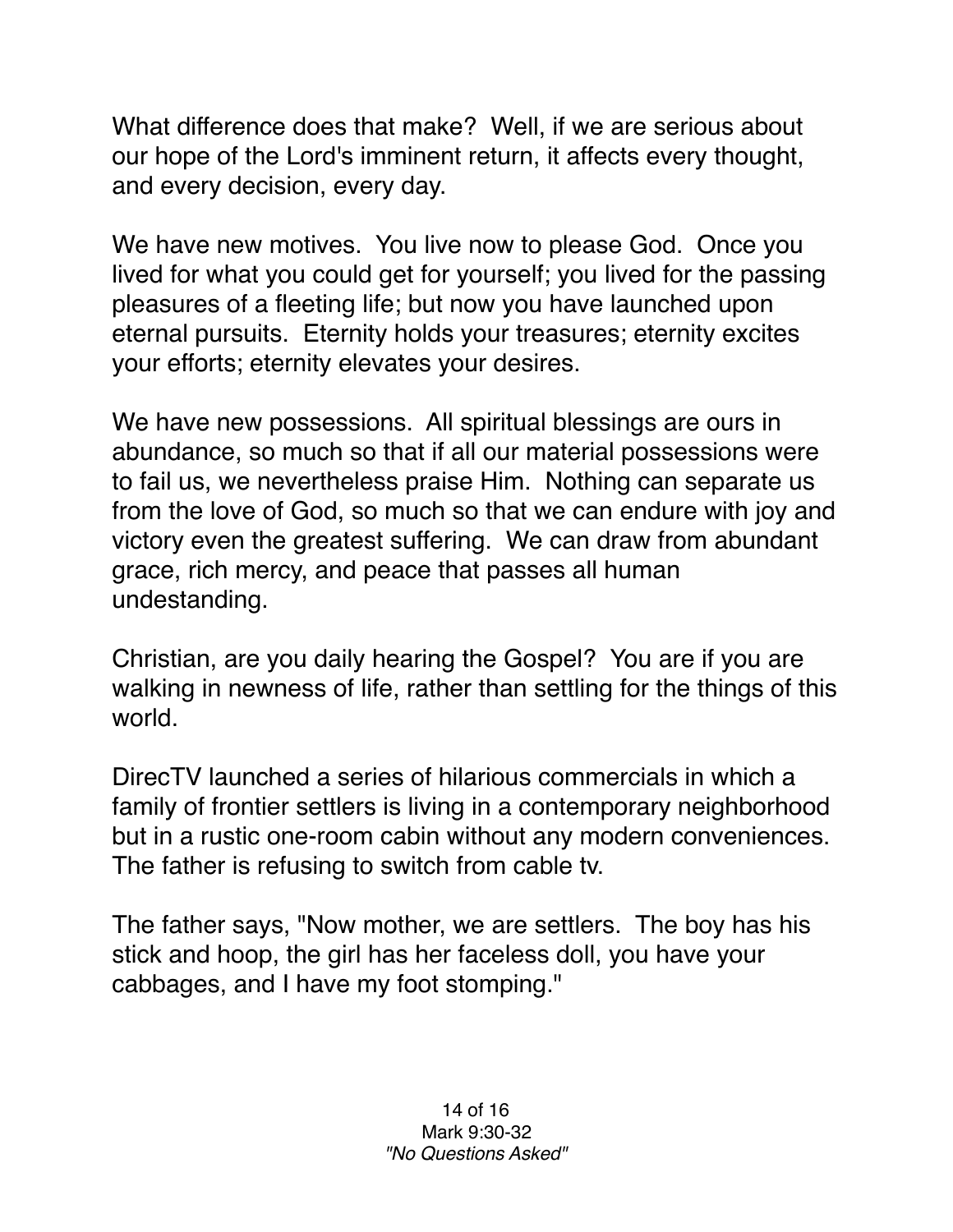Christians can be settlers. The very fact there are, in the Bible, exhortations to not forsake our gathering together, and to not leave our first love, and to walk soberly, show that we can settle for a life in this world that is less spiritual than the one Jesus has mapped out for us.

I think especially in our great nation, with its opportunity for wealth and our precious, blood-bought freedoms, we can end up living our lives almost as we would have lived them without Jesus, other than acknowledging that He has saved us, and occasionally attending church.

We can become convinced that the phrase "life, liberty, and the pursuit of happiness" is a verse from the Sermon on the Mount, and settle into the American dream.

I'm not criticizing; I'm making a comparison.

Do you remember those pizza commercials that asked, "What do you want on your Tombstone?" It was funny because we routinely put summaries of our loved ones lives on their tombstone, or headstone. They're called epitaphs. You can usually choose from a list of the more common sayings, like "loving husband and father."

Which of the following two sayings would you rather be your epitaph:

- 1. "He dedicated himself to life, liberty, and the pursuit of happiness,"
- 2. or, "He desired to come after Jesus by denying himself, and taking up his cross, and following the Lord" (Mark 8:34).